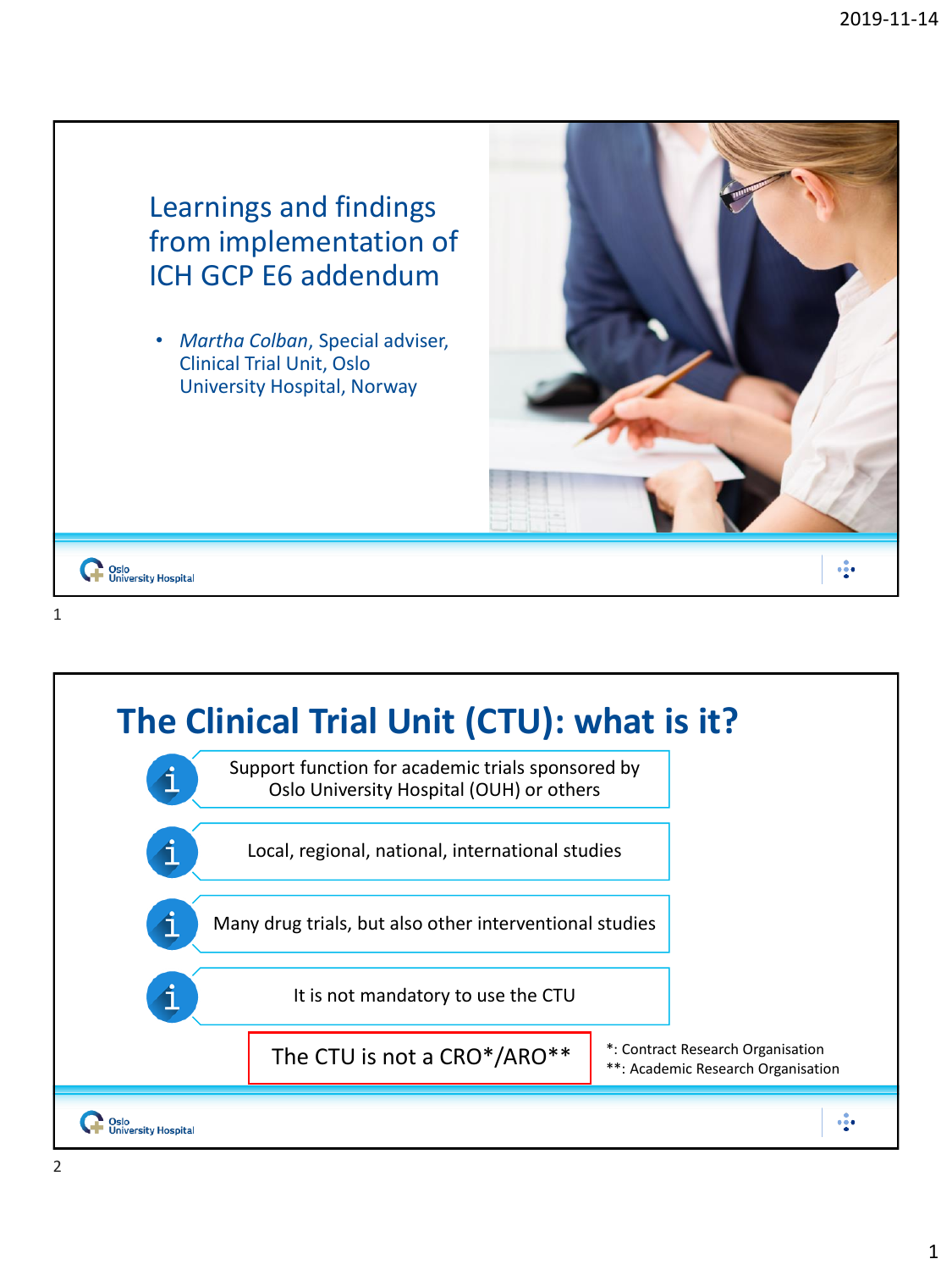|                                                                                                                                                                                                      | The Devisions where the<br>clinicians are located | <b>The CTU</b> |
|------------------------------------------------------------------------------------------------------------------------------------------------------------------------------------------------------|---------------------------------------------------|----------------|
| Responsibility                                                                                                                                                                                       | $\sqrt{ }$                                        |                |
| Tasks (example):                                                                                                                                                                                     |                                                   |                |
| Protocol<br>Correspondance with authorities<br>Informed consent document<br>Pharmacovigilance<br>Project leadership<br>Monitoring<br>Data management<br><b>Statistics</b><br><b>Health Economics</b> | $\sqrt{ }$<br>V                                   | νI             |



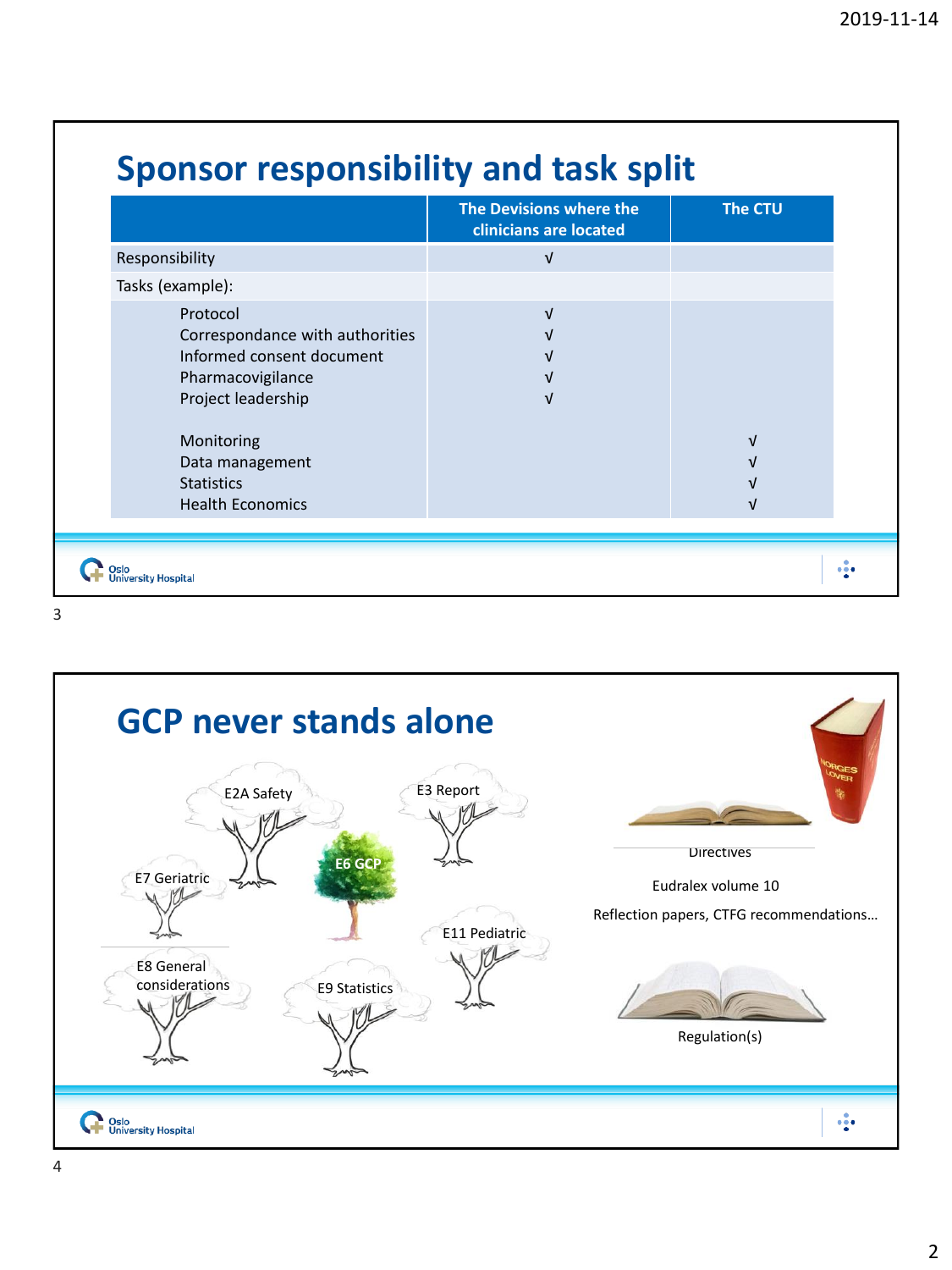

5

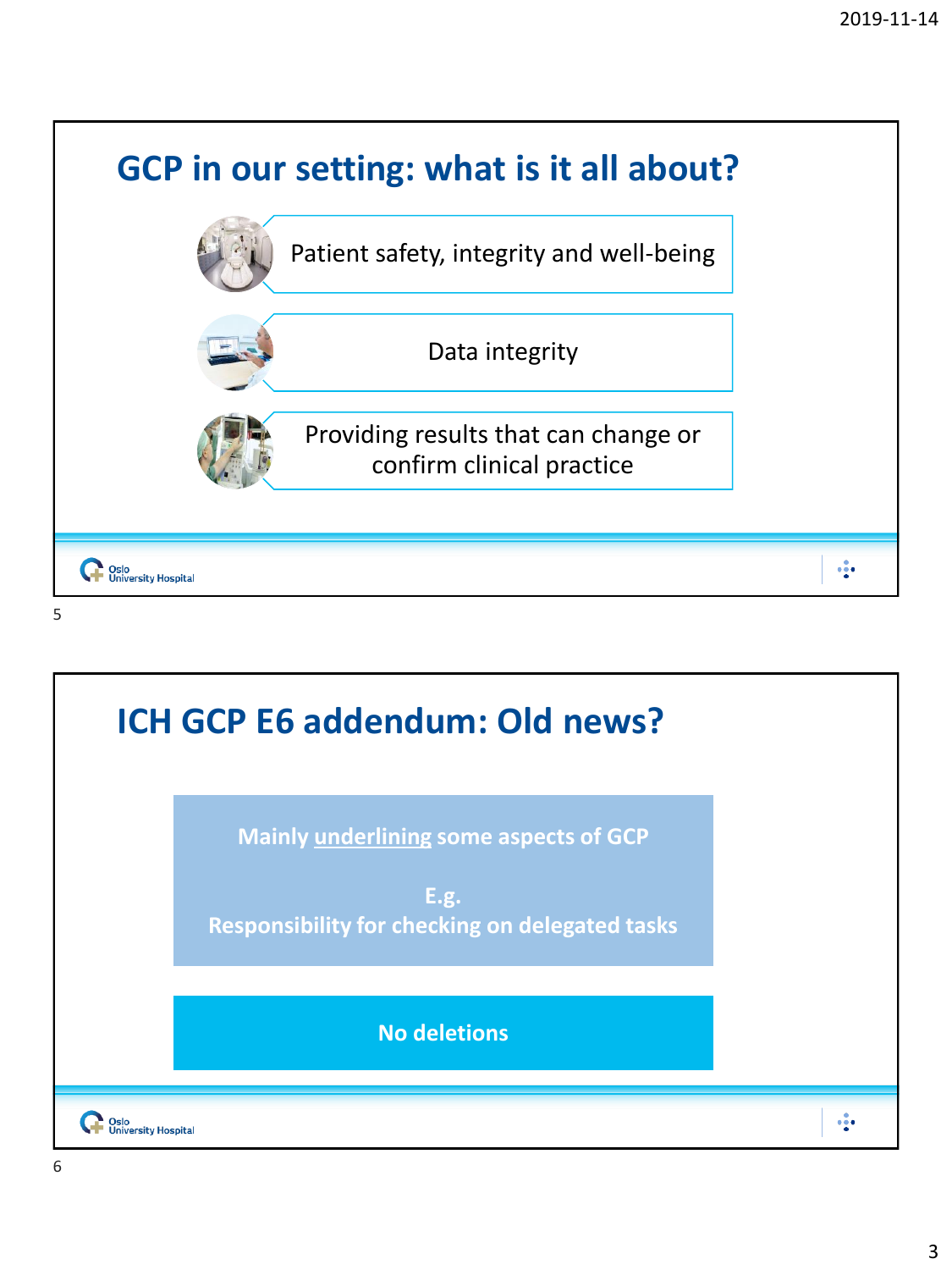|                   | <b>What did ICH GCP E6 addendum bring?</b>           |         |
|-------------------|------------------------------------------------------|---------|
|                   | <b>Quality Management System and Risk Evaluation</b> |         |
|                   | <b>Focus on Data and Electronic Systems</b>          |         |
|                   |                                                      |         |
| sity Hospita<br>7 |                                                      | $- - -$ |

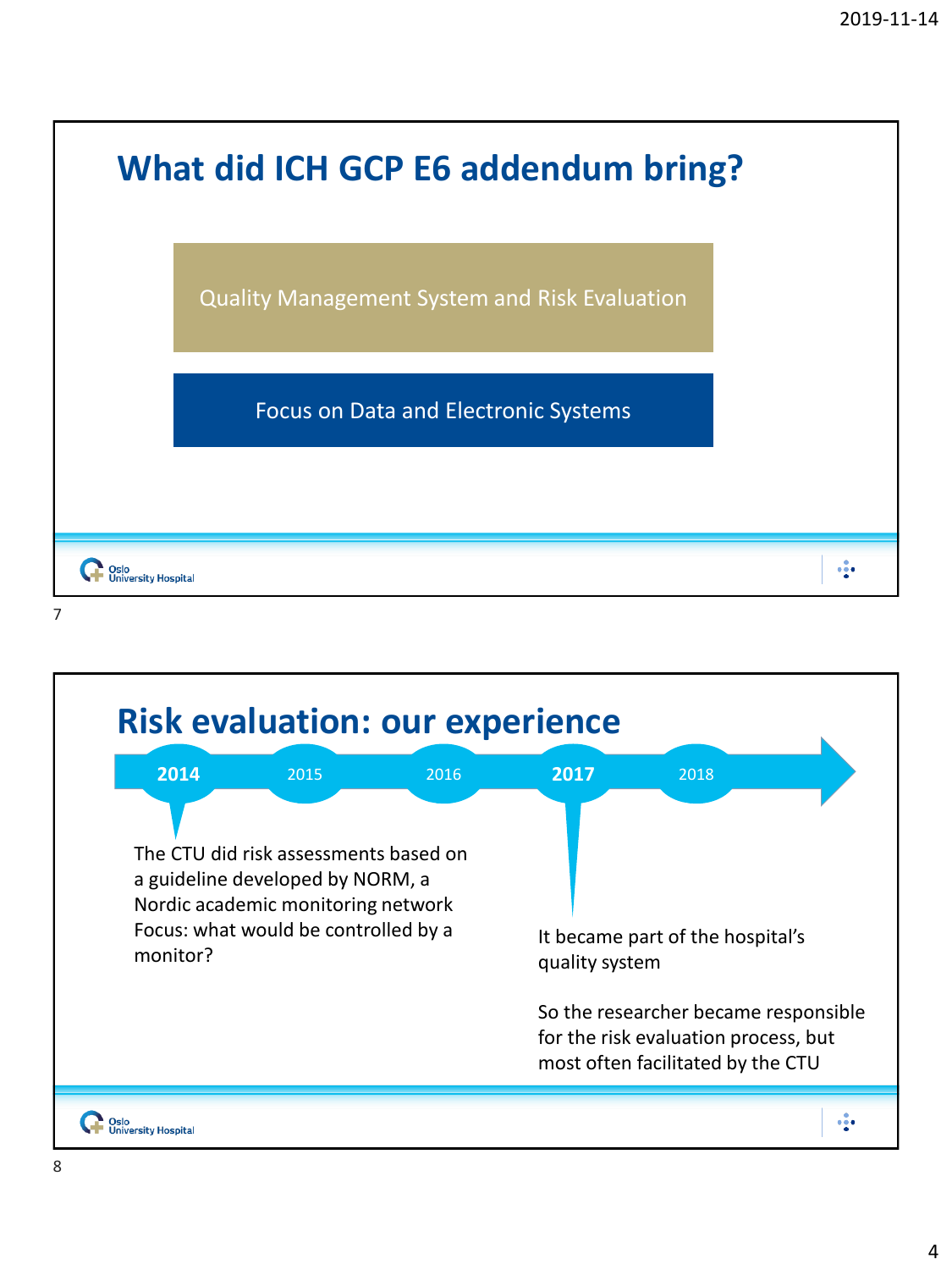

9

## **Risk assessment tool**

| Protokoll navn<br><b>EUdraCT nummer:</b><br>$\mathbf{a}$<br>$\bullet$<br>Sponsor<br>Dato og versjon for risikovurdering:<br><b>Deltakere</b><br>Sentre evaluert<br>$\mathbf{0}$<br>RISIKO FOR IKKE Å AVDEKKE (lav,middles,høy) AKSEPTERES RISIKOEN? (J/N)<br><b>BESKRIVELSE AV MULIG RISIKO</b><br>SANNSYNLIGHET<br><b>KONSEKVENS</b><br><b>BEHOV FOR</b><br>(lav,middel,høy)<br>(lav,middel,høy)<br><b>TERSKELVERDI</b><br><b>RISIKO NR</b> | HVORDAN SKAL RISIKOEN KONTROLLERES AV<br>HÅNDTERES?<br>(Skriv inn eller velg fra<br>rullegardin) |
|----------------------------------------------------------------------------------------------------------------------------------------------------------------------------------------------------------------------------------------------------------------------------------------------------------------------------------------------------------------------------------------------------------------------------------------------|--------------------------------------------------------------------------------------------------|
|                                                                                                                                                                                                                                                                                                                                                                                                                                              |                                                                                                  |
|                                                                                                                                                                                                                                                                                                                                                                                                                                              |                                                                                                  |
|                                                                                                                                                                                                                                                                                                                                                                                                                                              |                                                                                                  |
|                                                                                                                                                                                                                                                                                                                                                                                                                                              |                                                                                                  |
|                                                                                                                                                                                                                                                                                                                                                                                                                                              |                                                                                                  |
|                                                                                                                                                                                                                                                                                                                                                                                                                                              |                                                                                                  |
|                                                                                                                                                                                                                                                                                                                                                                                                                                              |                                                                                                  |
| prøver, dagbokføring, bruk av legemidler<br><b>SEA CONTRACTOR</b>                                                                                                                                                                                                                                                                                                                                                                            |                                                                                                  |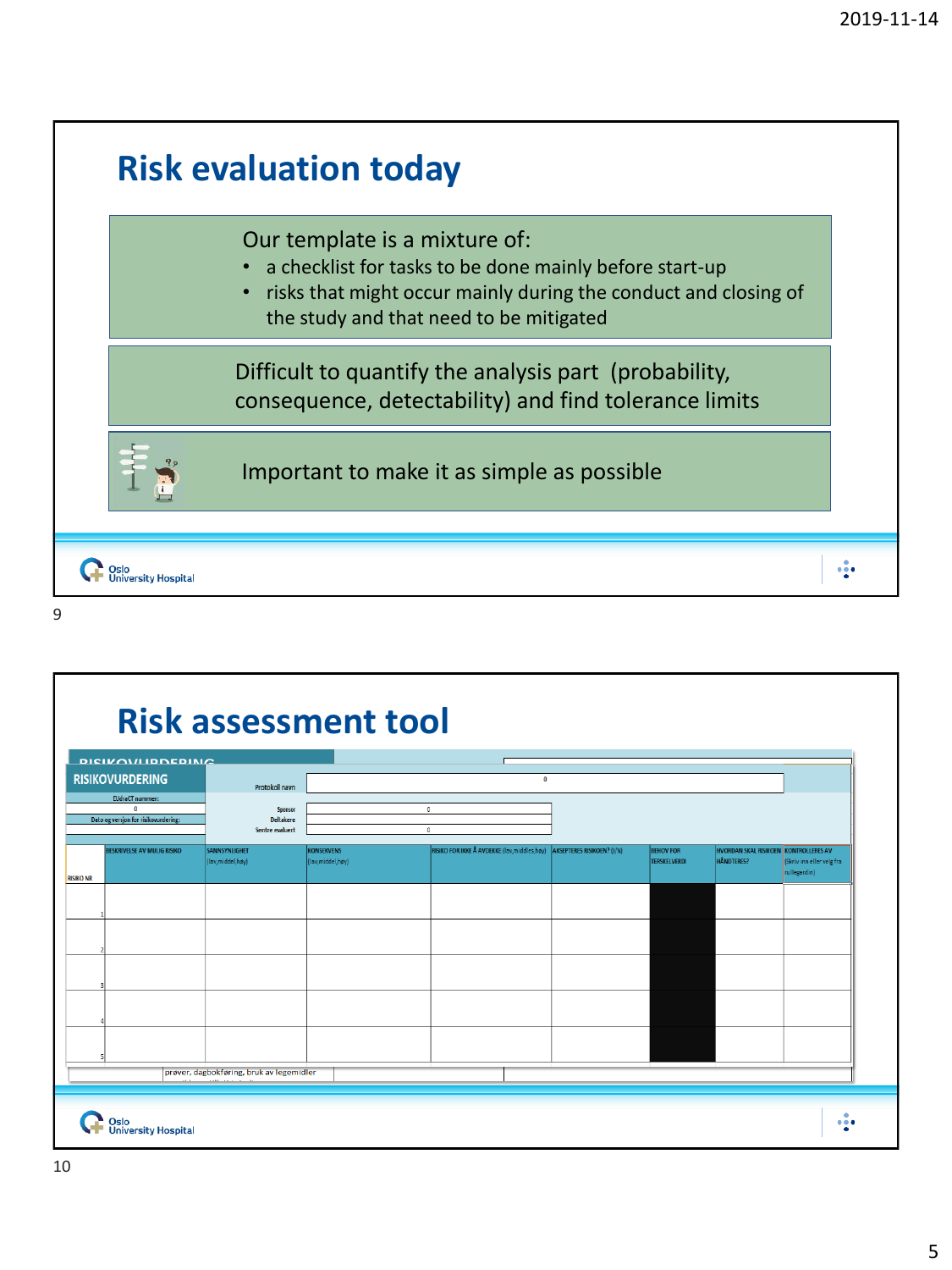

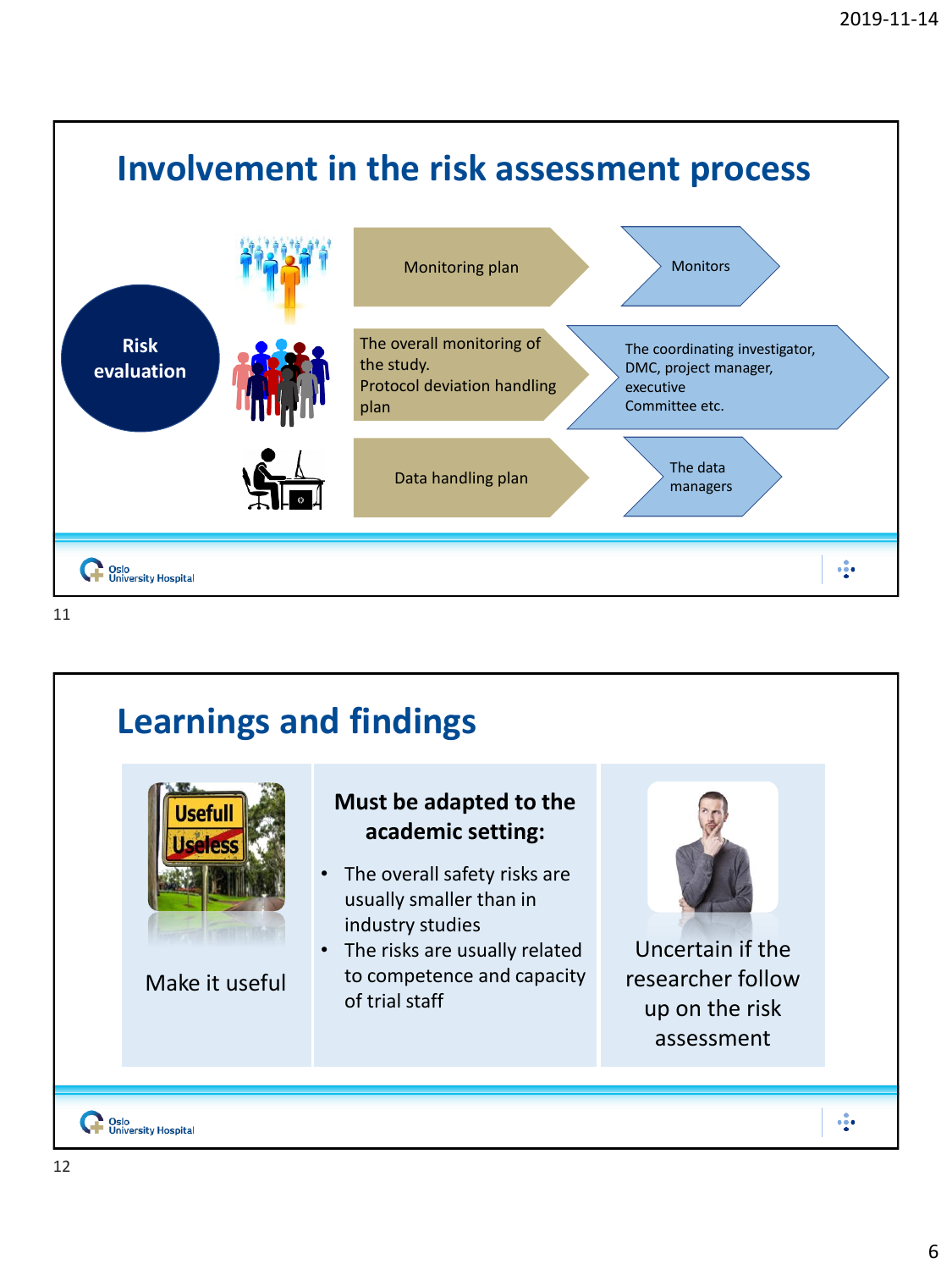

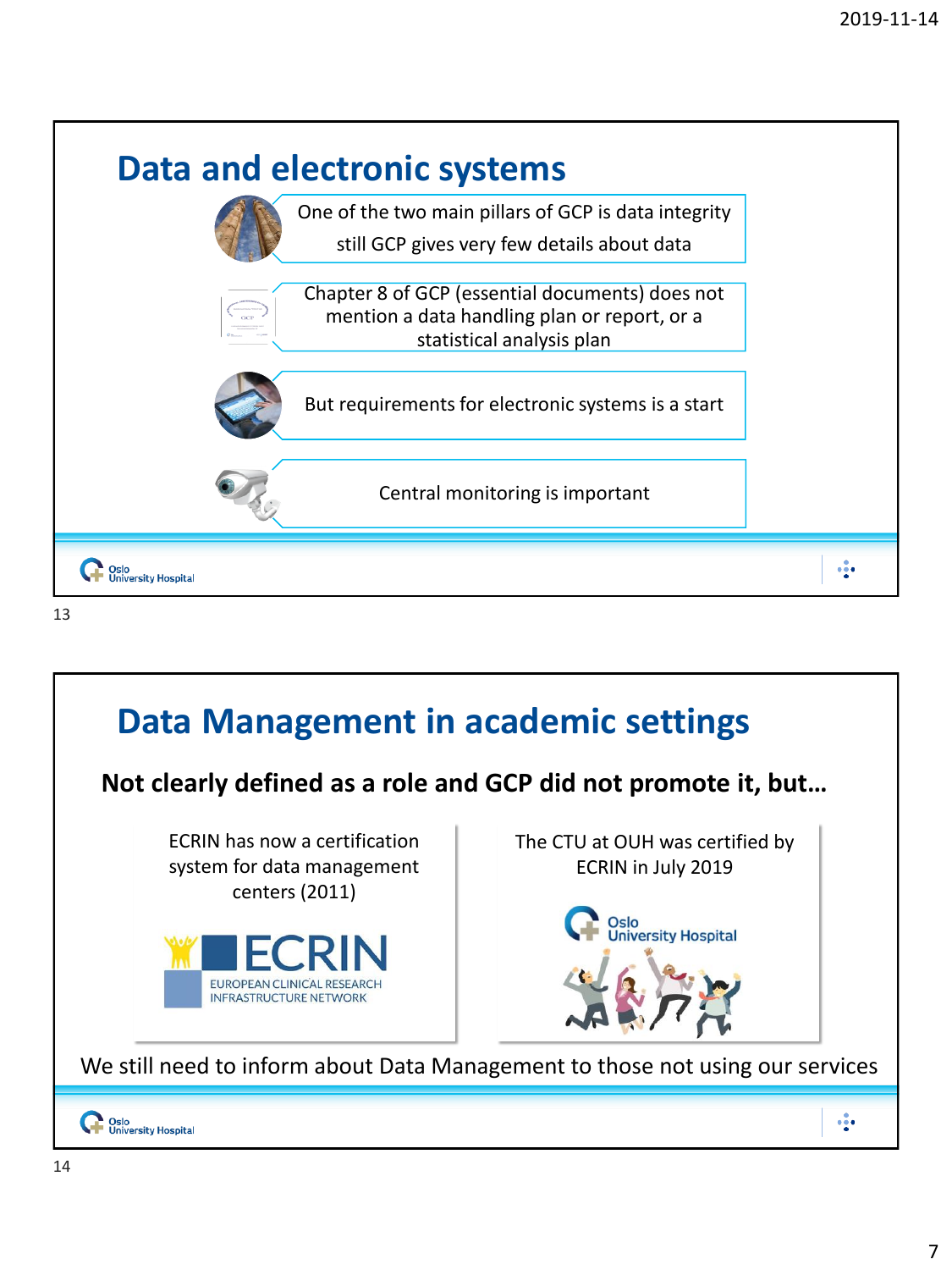